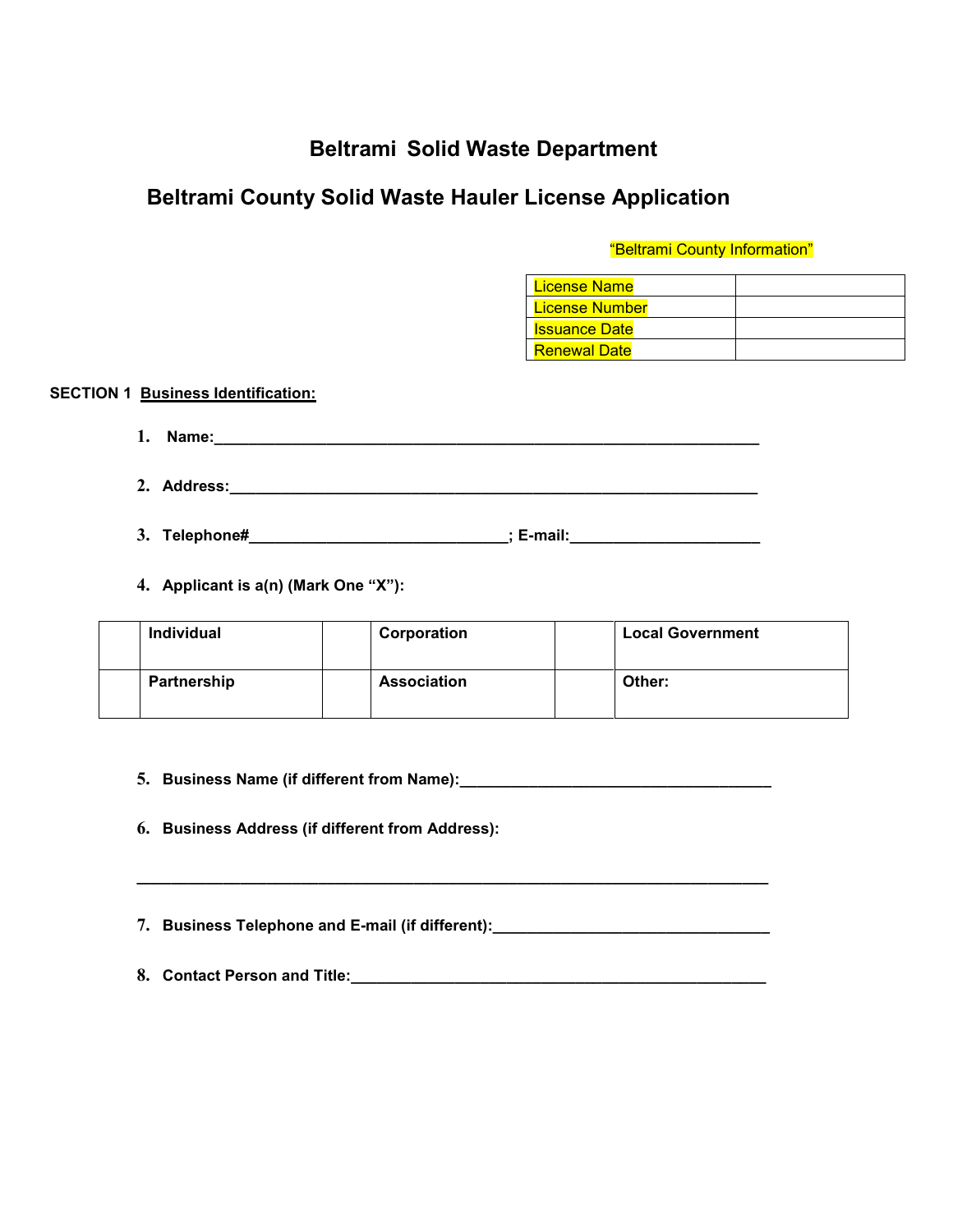#### **9. Individual who are non-residents of the County, corporations, partnerships and associations must appoint a person who is a legal Minnesota resident as its manager or agent.**

| -------                      |  |
|------------------------------|--|
| <b>Contact Person</b>        |  |
| <b>Contact Address</b>       |  |
| <b>Contact Telephone</b>     |  |
| <b>Contact Email/website</b> |  |

#### **10. List Officers or Partners etc.**

| <b>Name</b> | <b>Address</b> | <b>Title</b> |
|-------------|----------------|--------------|
|             |                |              |
|             |                |              |
|             |                |              |
|             |                |              |

### **11. Social security number of Minnesota Business Identification Number as required by the Minnesota Department of Revenue under Minn. Stat. 270.72.**

#### **SECTION 2 Hauler License Types:**

Haulers shall indicate below which license(s) they wish to apply for:

**\_\_\_\_\_\_\_** *(collection of MSW, Special Waste, and Recyclables to be delivered to the Bemidji Transfer Station; or other approved permitted facility by this Department) Example: Asbestos Direct Hauled to Polk County Landfill*

**\_\_\_\_\_\_***(collection of Yard Waste, Tree Debris, and Demolition Debris to be delivered to the Beltrami County Demolition Landfill, or other permitted landfill)*

**\_\_\_\_\_\_** *(temporary hauler license)*

#### **SECTION 3 License Application Process:**

The Applicant herein applies for a license to operate a local solid waste collection and/or transportation hauling service within Beltrami County, Minnesota.

All applicants are herein referred to the Beltrami County Solid Waste Ordinance, currently on file in the County Auditor's Office and available on the Beltrami County website. The provisions of the Beltrami County Solid Waste Ordinance state the authority for this license and the specific application requirements contained therein.

This license shall be good for a period of up to one year and shall expire on December 31 of the year for which it was issued, unless continued, suspended, or revoked by the Beltrami County Board of Commissioners.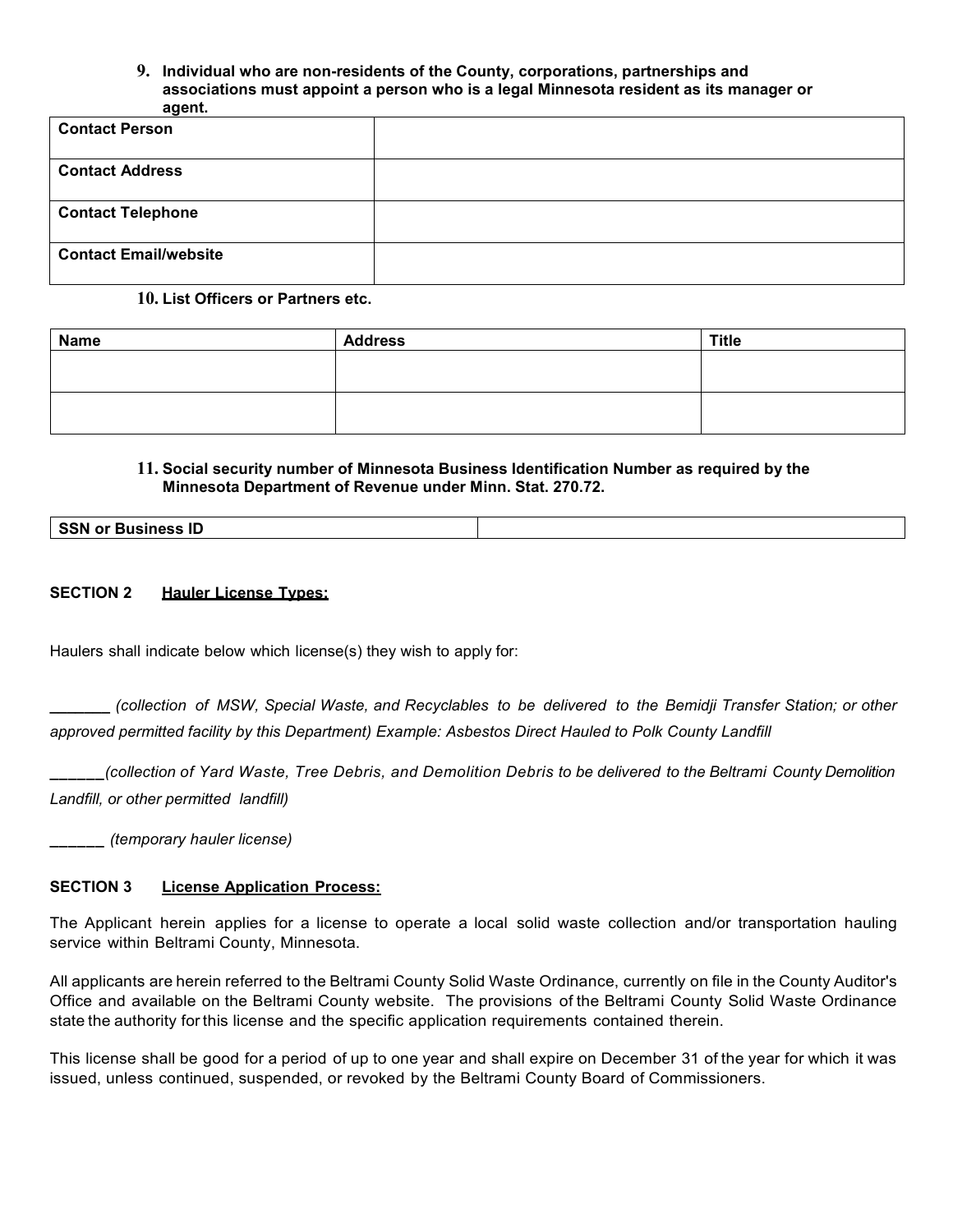In accordance with the provisions of the Beltrami County Solid Waste Ordinance, issuance of this license shall be contingent upon the Applicant furnishing the following at a minimum:

- 1. License Fee. License fee of \$100 per license, payable to: "Beltrami County Solid Waste".
- 2. Commercial General Liability Coverage. Occurrence based liability policy which shall include, but not limited to, coverage for bodily injury, property damage, personal injury, contractual liability (applying to this license, independent licensee, and "XC&U". As an alternative, an Insurance Services Office Comprehensive General Liability policy that includes a "Broad Form Endorsement" shall be considered acceptable policy form. General liability coverage in the amount of \$1,000,000 single occurrence, \$2,000,000 aggregate, shall apply to liability for bodily injury, personal injury and property damage
- 3. A completed Certification of Compliance with Minnesota's Workers Compensation Law (MN. DOLI)
- 4. Service Area *I* Route map.
- 5. Current Fee Schedule/Hauling Rates
- 6. Current Vehicle DOT Inspections

#### **SECTION 4 Solid Waste Hauling Services Offered (Check all that apply "X")**

| <b>SSOM Compost</b>                                           | <b>Yard Waste</b>                 |
|---------------------------------------------------------------|-----------------------------------|
| <b>Burnable MSW</b>                                           | <b>Non-Burn MSW</b>               |
| <b>Industrial Waste</b>                                       | Single Stream<br><b>Recycling</b> |
| <b>Asbestos</b>                                               | <b>Scrap Metal</b>                |
| <b>Recyclable</b><br>Material: (list)                         | <b>Special Waste: (list)</b>      |
| <b>Special Event Roll-</b><br>Off Over 10 yds of              |                                   |
| waste (24 Hrs or<br>less) Example:<br><b>Garage Clean Out</b> | <b>Demolition Debris</b>          |
| Other (List):                                                 | Other (List):                     |

#### **SECTION 5 Collection and Transportation Vehicles and Equipment:**

Primary Vehicle and Equipment Available: List all collection and transportation vehicles to be used and evidence of current safety inspection(s):

> 1. All vehicles hauling MSW shall have leak-proof bodies of easily cleanable construction and all other vehicles or containers shall be completely covered to prevent their contents from escaping during transport. Each vehicle shall be clearly marked by either print, paint or decal, with the name, address and phone number of the service provider. Vehicle numbers and letters shall be a minimum of 3" in height.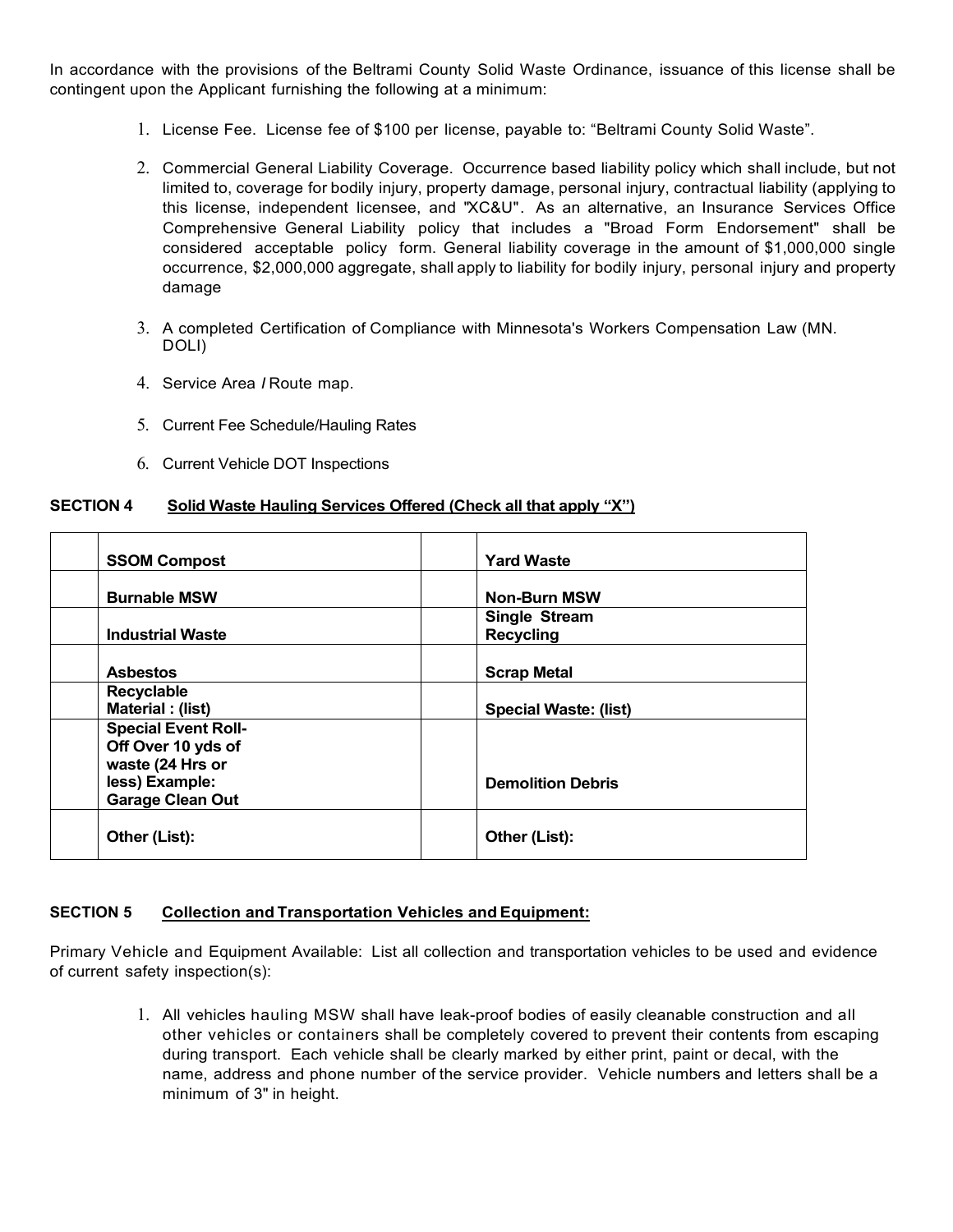2. All containers provided to the customer for on-site storage will comply with the Beltrami County Solid Waste Ordinance, and State Statutes/Rules.

| License Plate | Model | Tare Weight/Capacity (CY) |
|---------------|-------|---------------------------|
|               |       |                           |
|               |       |                           |
|               |       |                           |
|               |       |                           |
|               |       |                           |
|               |       |                           |
|               |       |                           |
|               |       |                           |
|               |       |                           |
|               |       |                           |

A Hauler is required to provide to Beltrami County Solid Waste Department, an ANNUAL (Jan 1 to Dec 31) report of the total quantity and type of recyclable materials collected from Beltrami County businesses and residents, and the market destination for each. Unless otherwise requested by Beltrami County Solid Waste Department, the Annual Recycling report shall be submitted by February 15thas arequirement part of that years' Waste Haulers License. This information is used to complete the required State Recycling Report (SCORE Report).

A Hauler is required to provide to Beltrami County Solid Waste Department, a monthly report of the total quantity and type MSW collected from Beltrami County Commercial Site. Weight/volume will be recorded for each Commercial Site's container and submitted to the Department NLT 5 business days of the next month.

Unless otherwise requested by Beltrami County Solid Waste Department, the ANNUAL (Jan 1 to Dec 31) hauling report shall be submitted by February 10thas a requirement part of that years' Waste Haulers License. At a minimum this report will include: Waste Type, Volume, and Destination of waste.

# **SECTION 6 Volume or Weight Based Pricing:**

As of January 1, 1993, in accordance with Minnesota Statues 115A.93 Subdivision 3 (Licensing of Solid Waste Collection) Beltrami County requires that all licensees impose charges for collection of Mixed Solid Waste that increase with the volume or weight of the waste collected. Licensees shall establish a multiple unit pricing system that ensures that amounts of waste generated in excess of the base unit amount, are priced higher than the base unit price.

Furthermore, licensees cannot charge residents who recycle more than residents who do not recycle. This means licensees may include a recycling charge in fees and then residents can chose whether or not to recycle.

The Hauler must submit with this application that documentation necessary to establish that they use a volume based pricing schedule.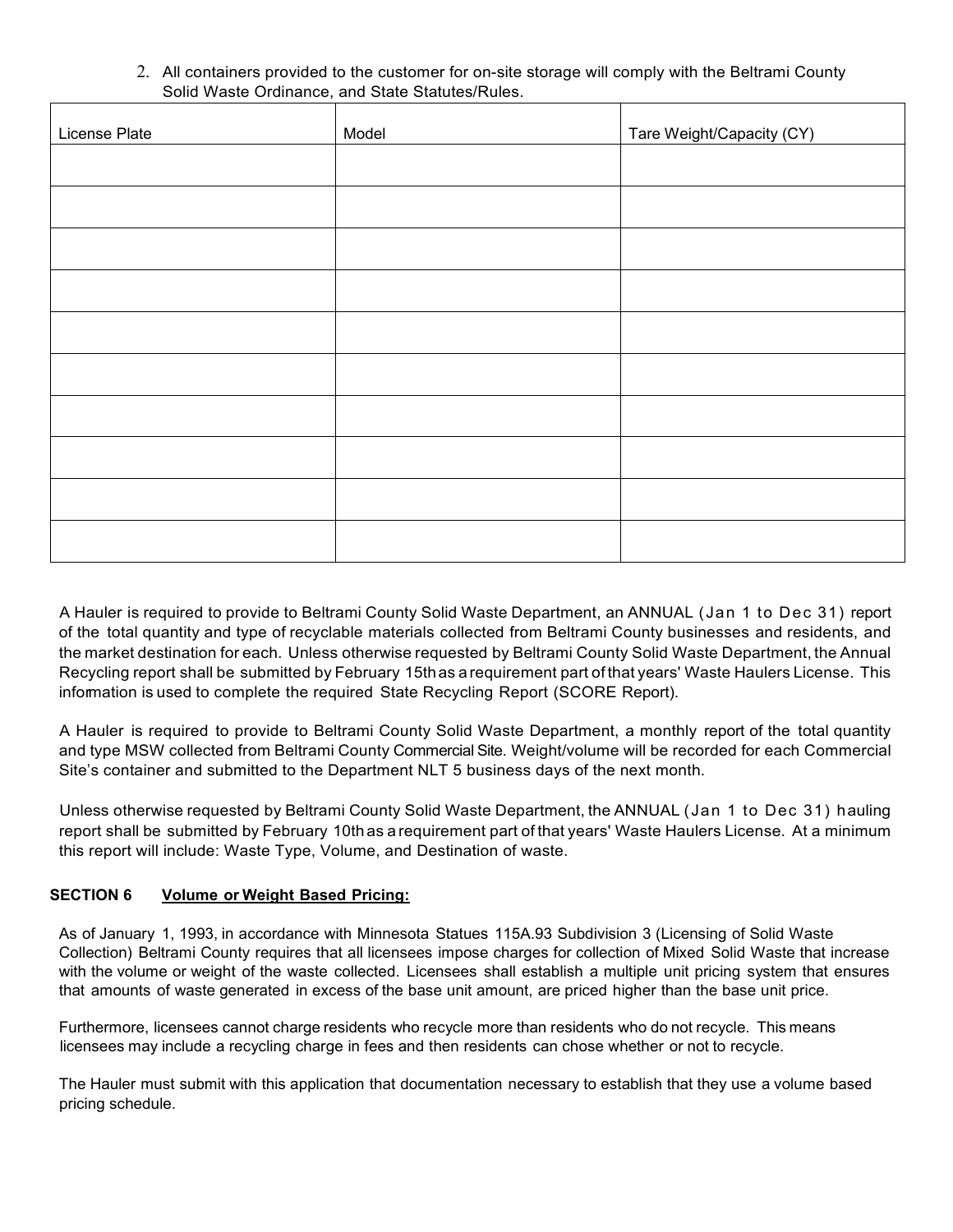# **SECTION 7 Service Area(s) and Route(s):**

All Haulers, shall indicate (by shading the map below) those areas in which they provide the following type(s) of service indicated: Residential burnable MSW service, Non-residential burnable MSW service and Non burnable MSW service.



# **SECTION 8 Waste Deposit Disclosure (Minn. Stat. 115 A.9302):**

State law requires that each year between January 1 and March 31, a person who collects construction debris, industrial waste, or MSW for transportation to a waste facility, must disclose to each waste generator from whom waste is collected the name and location of the disposal or processing facilities used, the type of permit held by the facility and the permit number, and the approximate waste deposited at each of the two primary facilities used. The disclosure must be made in writing at least once a year.

All written disclosures must contain the following statement:

*"You may be responsible for any liability that results from contamination at a facility where your waste has been deposited. Minnesota believes that its waste management system provides substantially more financial and environmentalprotection titan depositing waste in landfills inotherstates. Managingyour waste inMinnesota may minimize your potential liability."*

If the primary facilities identified by the hauler are not located in Minnesota then the disclosure must state:

# "The landfill to which your waste may be sent during the current calendar year is not a Minnesota landfill."

Are you in compliance with the aforementioned Waste Deposit Disclosure requirement? **Yes** or **No** (Circle)